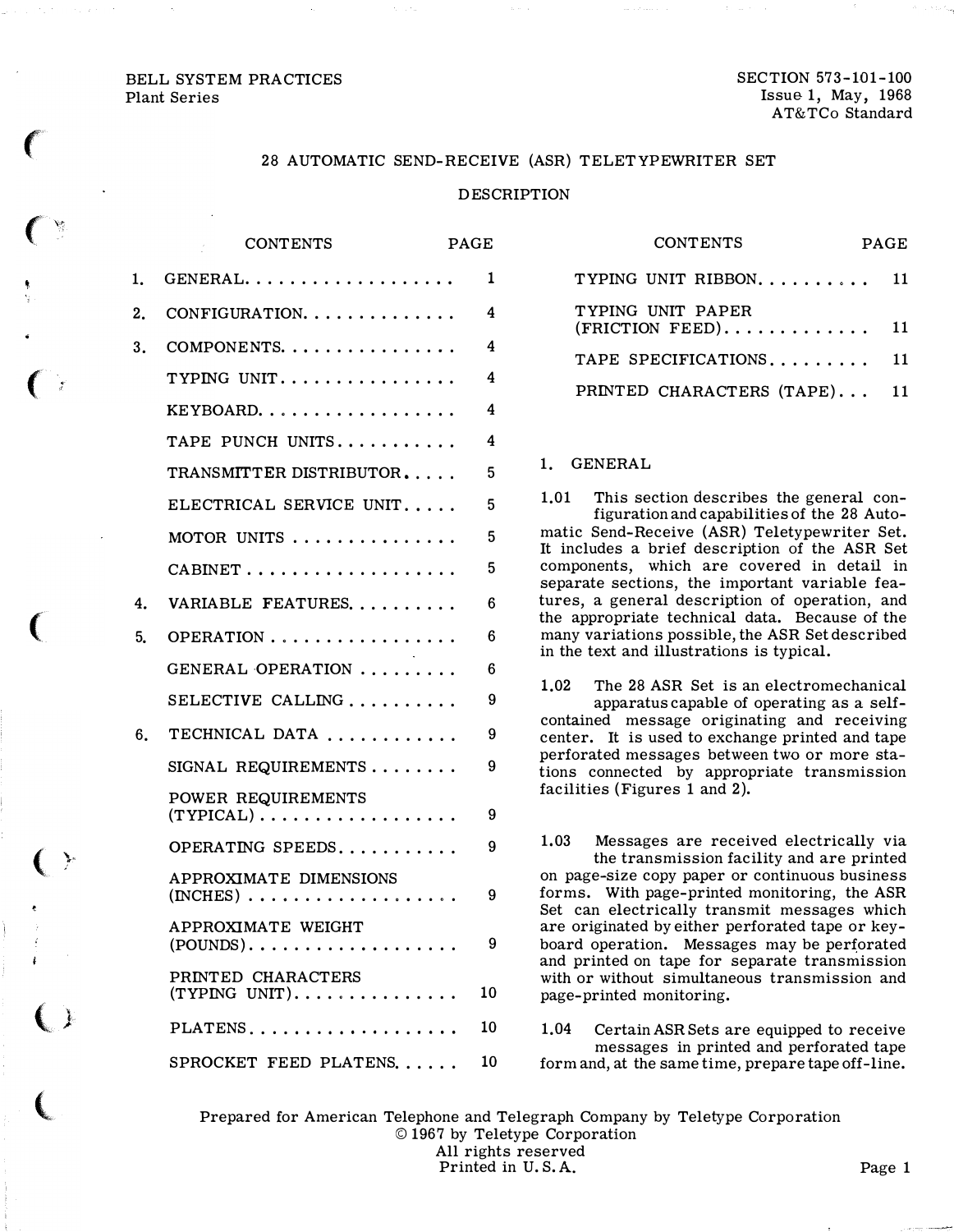

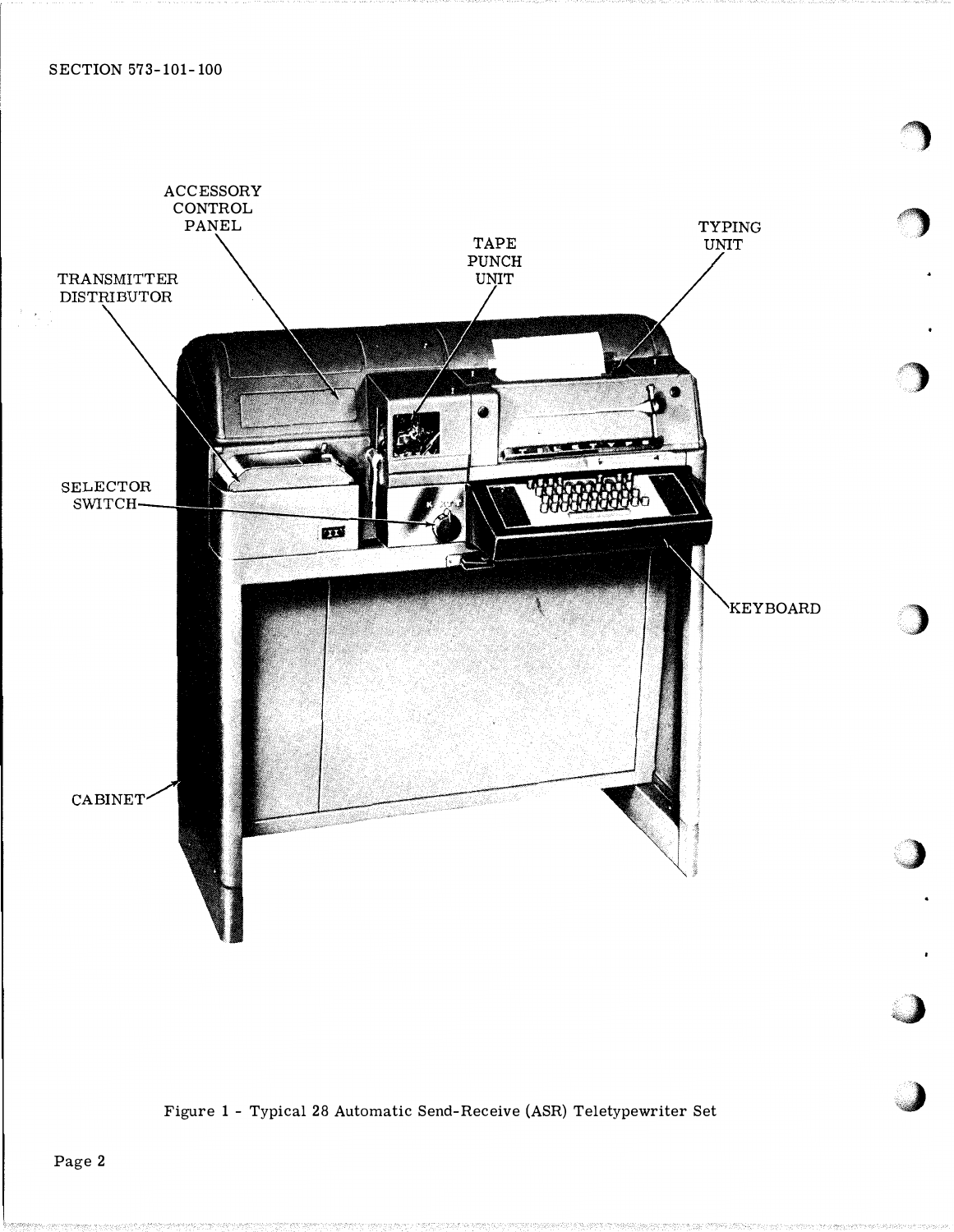



 $\binom{1}{2}$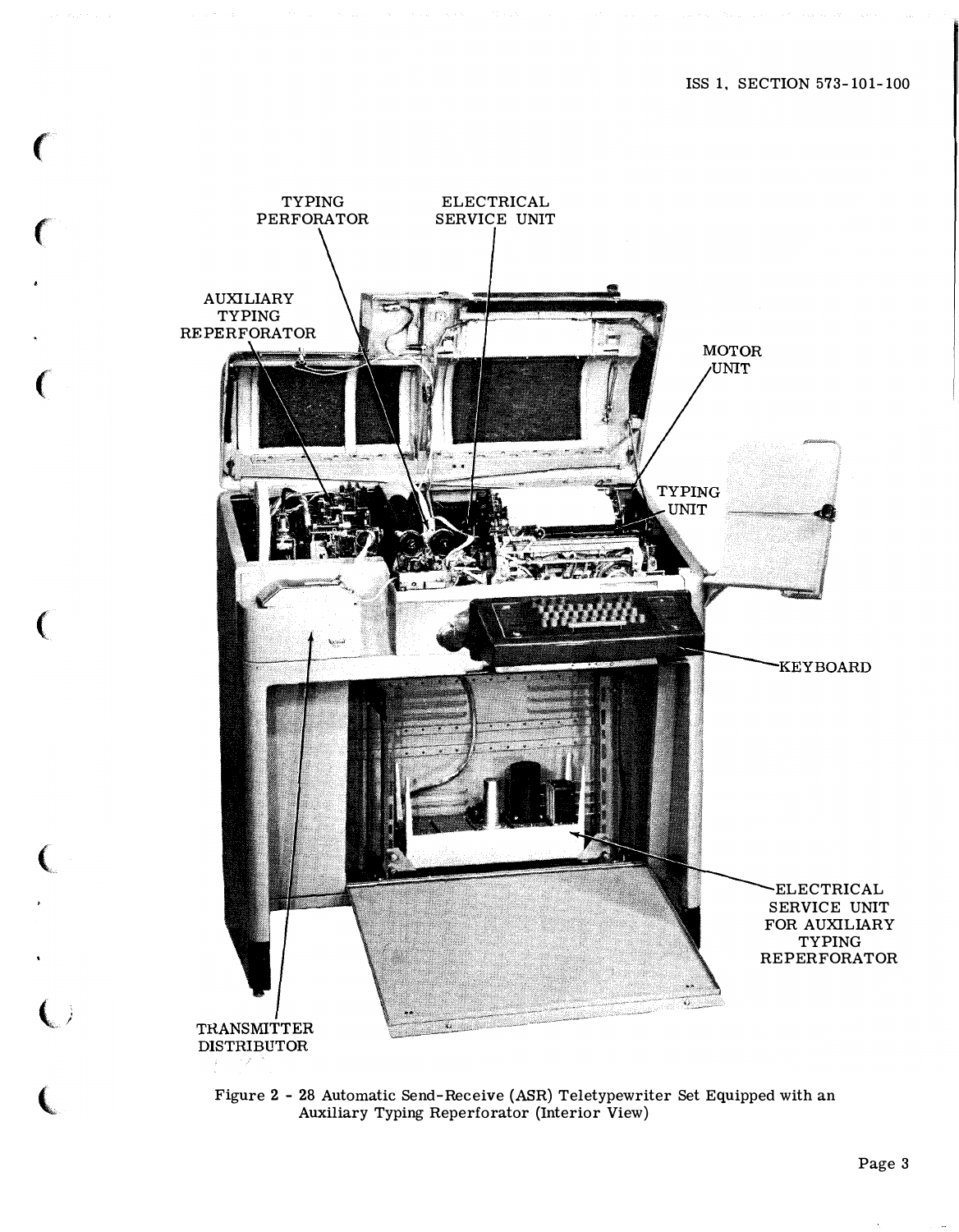### SECTION 573-101-100

1,05 Transmission between stations is accomplished electrically using the Baudot teletypewriter signaling code. The ASR Set operates at speeds up to 100 words per minute.

1.06 Reference should be made to the appropriate sections which describe in detail the various ASR Set components.

1.07 References to left or right and front or rear views are made from a position in front of the ASR Set.

# 2. CONFIGURATION

2.01 The ASR Set is made up of a group of components using a basic arrangement. These components, described in Part 3, are:

- (a) Keyboard
- (b) Typing Unit
- (c) Perforator (tape punch)
- (d) Transmitter Distributor
- (e) Electrical Service Unit
- (f ) Motor Unit
- (g) Cabinet

2.02 To meet varying installation and operational requirements, the selection of the particular kind of component is often varied, but without changing the basic arrangement. The transmitter distributor, for example, may be any one of the following units:

- (a) Fixed Head Single Contact
- (b) Pivoted Head Multicontact
- (c) Fixed Head Multicontact
- (d) Pivoted Head and Fixed Head Multicontact

2.03 The perforator (or reperforator) used may be any one of the following four available units:

- (a) Nontyping Perforator
- (b) Typing Perforator
- (c) Nontyping Reperforator
- (d) Typing Reperforator

2. 04 Variations in typing units include friction feed and sprocket feed units. Motor units

 $\bigcirc$ 

 $\bigcirc$ 

 $\bigcup$ 

�)

;,\_}

.J

**J** 

are either ac synchronous or ac-dc series governed.

2. 05 A number of special and optional features are available with the ASR Set. However, these do not affect the basic arrangement of components.

2. 06 An addition to the basic component arrangement of the ASR Set is the inclusion of an auxiliary typing reperforator which is provided on an optional basis. Space is provided in the cabinet for this completely independent receiving unit. Refer to Part 3 for a description of this set.

# 3. COMPONENTS

3. 01 The ASR Set is made up of seven basic components which, because of operational requirements, may vary in features from one installation to another (Part 2). These components are briefly described in the following paragraphs. A complete description including principles of operation appears in the appropriate sections.

#### TYPING UNIT

3. 02 The typing unit contains the mechanisms necessary for translating electrical input signals into printed, alphanumeric characters or functional control operations. The unit may be equipped to accommodate either friction or sprocket feed paper, in single or multicopy form, either rolled or continuous superfold. It includes a stunt box that provides nonprinting functions such as case shifting, carriage return and line feed and, in addition, switching facilities for remote controls, station selection, and other applications.

## KEYBOARD

3. 03 The keyboard contains the mechanisms

for generating and transmitting a teletypewriter signal. It also provides mounting facilities for the typing unit, one of the four tape punch units (see 2. 03), a motor unit, and the necessary driving gears and cross-shafts. Typing and perforating functions originate from the operation of keylevers.

## TAPE PUNCH UNITS

3. 04 One of four different tape punch units is available with the ASR Set. These receiving-only units contain the mechanisms that translate electrical or mechanical inputs into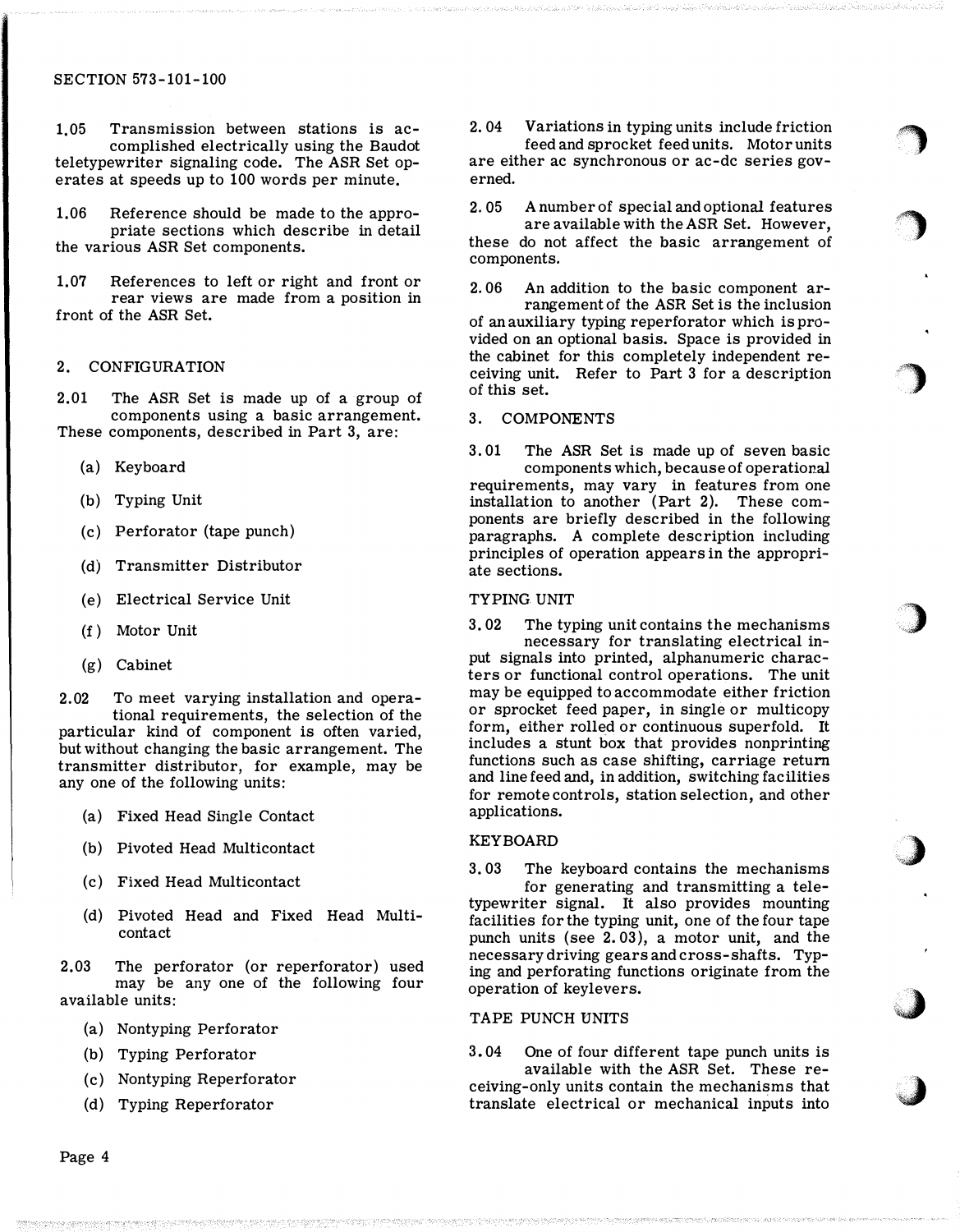perforations in the tape or both perforations and printed characters. The tape prepared by the units may be either fully perforated or partially perforated (chadless).

 $\epsilon$ 

 $\big($ 

 $\left($ 

(

 $\big($ 

 $\overline{\mathbb{C}}$ 

 $\big($ 

3.05 Two of the nnits are perforators and are operated and actuated mechanically by the keyboard. The nontyping perforator prepares only perforations in the tape. The typing perforator, in addition to perforating the tape, types messages on the tape.

3.06 The remaining two units available are reperforators, which are equipped with a selector mechanism to receive inputs electrically. The nontyping reperforator prepares only perforations in the tape, The typing reperforator produces perforations and types on the tape. They may also be actuated mechanically.

3. 07 The ASR Set may be equipped with an auxiliary typing reperforator on an optional basis. This completely independent set contains the following components:

- (a) Typing reperforator unit.
- (b) Base (with gears, terminal boards, controls; on some sets controls are on a panel mounted on the front of the cabinet).
- (c) Electrical service nnit (installed in the lower right side of the cabinet).
- (d) Motor nnit (a variable speed gear shift mechanism is available with some units. This allows selection of 60, 75, or 100 word per minute speeds).

#### TRANSMITTER DISTRIBUTOR

3.08 A transmitter distributor contains the necessary mechanisms to advance the tape, read its perforations, and to convert these into teletypewriter signals. The transmitter distributor is installed on a separate base, but receives motive power from the keyboardmounted motor unit. The unit is controlled by a three-position start-stop switch which is accessible to the operator. The ASR Set uses one of four available transmitter distributors:

(a) Fixed Head Single Contact: Contains a stationary tape reading head and a singlecontact distributor. Output is sequential.

(b) Pivoted Head Multicontact: Tape reading head and signal distributor may be actuated independent of each other by local or remote control. Unit is always used in conjunction with a punching unit because the pivoted reader can move along the tape, read and transmit the last character punched. This unit is used frequently with continuous tape loops. Output from the transmitter distributor is in sequential or parallel form.

- Fixed Head Multicontact: Tape reading head and signal distributor may be actuated independent of each other by local or remote control. Output from transmitter distributor is in sequential or parallel form. Signal distributor also accepts external parallel inputs and converts them to serial form.
- (d) Pivoted and Fixed Head Multicontact: This consists of two tape reading heads (one stationary, the other pivoted) and a single-contact signal distributor. The pivoted head is mounted in line with and accepts tape directly from the ASR Set punch unit. The stationary tape head is accessible externally for manual insertion of tape from any source. This arrangement permits the combining of inputs, such as standard aml variable data. Output from the signal distributor is in sequential form.

# ELECTRICAL SERVICE UNIT

3.09 The electrical service unit serves as the area of concentration for the wiring of the ASR Set, and provides monnting facilities for various electrical assemblies and components. It may include such optional assemblies as a line relay, line shunt relay, and line test key. The set's main power switch, convenience outlet and fuse, terminal blocks, and interconnecting cables may also be included.

### MOTOR UNITS

3.10 The motor units that provide mechanical motion for the ASR Set are of two basic types: ac synchronous and ac/dc series governed. The ac synchronous motor is used when the power source is regulated; the ac/ de series governed motor operates from either regulated or unregulated power. The latter is required where only unregulated power is available. The units operate at the same speed and are rated heavy-duty to accommodate the set's load requirements.

#### **CABINET**

3.11 The components of the ASR Set are enclosed in a floor mounted cabinet which includes space for an auxiliary typing reperfo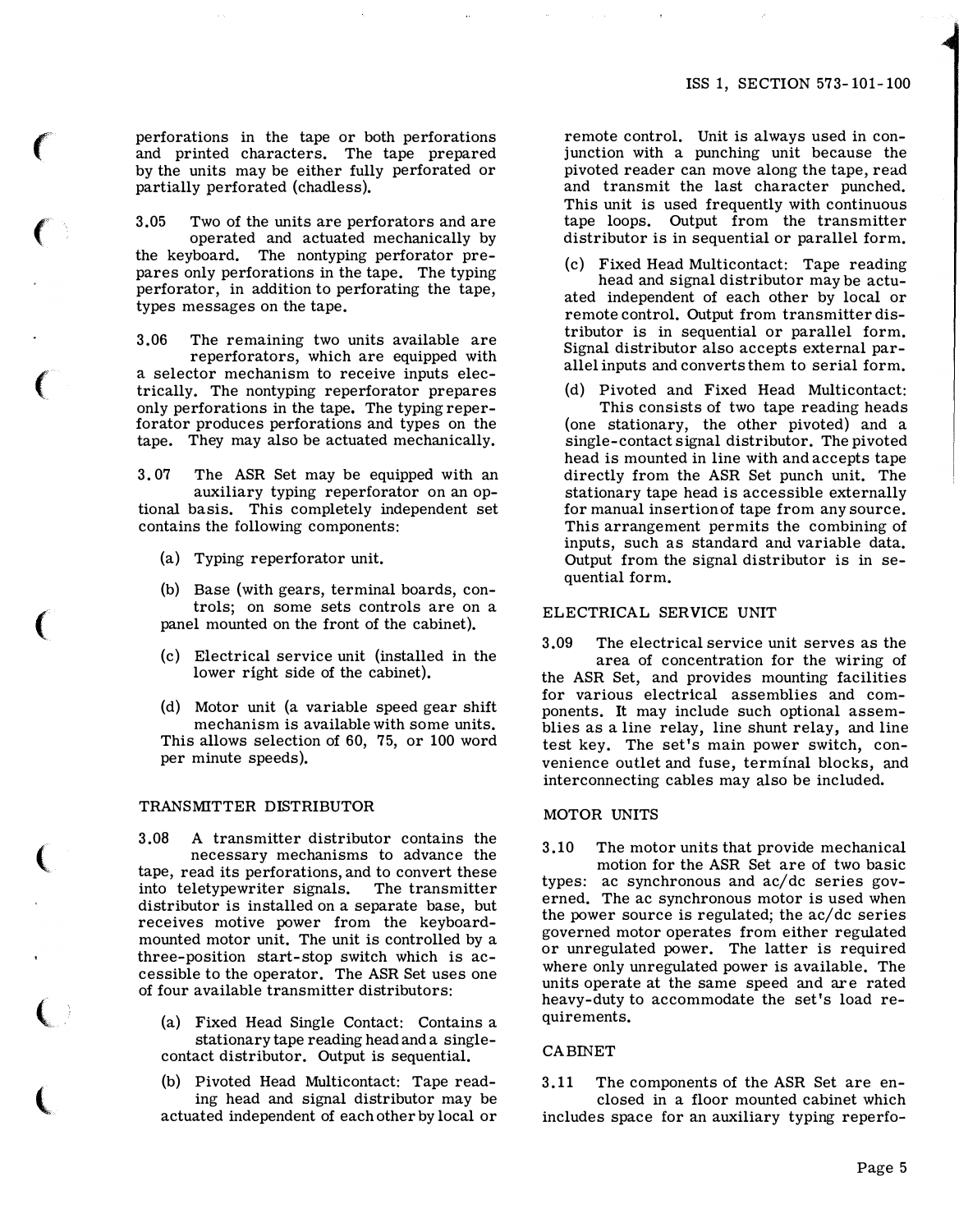rator and other optional equipment, and for accessories such as paper and tape handling equipment.

## 4. VARIABLE FEATURES

4. 01 A wide variety of optional features are available with the ASR Set. These features provide special, nonprinting operations or control facilities, or serve as an aid in operation. Some of the features are described briefly below.

- (a) Horizontal Tabulator: Permits rapid movement of the typing unit typebox to predetermined positions on the copy paper.
- (b) Vertical Tabulator: Advances a form to a predetermined position within the form.

(c) Form Feed-Out: Advances a form to the first printing line on the succeeding form from any point on the previous form.

- (d) Automatic Carriage Return-Line Feed: These functions occur simultaneously should the sending station fail to initiate them, when the typebox reaches the right margin.
- (e) Contact Mechanisms: A number of electrical contact mechanisms are available to provide control of external equipment or for other special applications. These in clude code reading, timing, auxiliary, and lettersfigures contact mechanisms.

(f) Tape Feed-Out Mechanism: This mechanism may be installed on the tape punch units. It operates automatically or manually to feed out a length of blank or letters perforated tape. Tape feeding may be either interfering or noninterfering.

(g) Back Space Mechanism: This mechanism, operated manually or with powerdrive, retracts tape back through the punch block to allow erroneously perforated data to be obliterated by replacement with the letters code combination.

(h) Accessories: A number of accessories are available to facilitate paper, tape, and form handling, including low-supply indicator alarms, special trays and shelves, chad chutes, and paper winders.

### 5. OPERATION

### GENERAL OPERATION

5.01 The components are interconnected electrically or mechanically to provide a wide range of possibilities for sending, receiving or storing teletypewriter messages. Electrical connections between the components are routed through the electrical service unit, Transmitted signals are initiated through the keyboard or the transmitter distributor (Figure 3 ).

 $\bigcirc$ 

 $\bigcirc$ 

)

)

)

J

 $\rightarrow$ 

5.02 Received signals are recorded by the typing unit which also monitors local, off-line transmissions. The tape punch (typing or nontyping perforator or reperforator unit) prepares tape on which received or locally prepared messages may be stored for future transmission by the transmitter distributor.

5,03 The keyboard, tape punch unit, typing unit, and transmitter distributor receive their motive power from a single motor unit.

5.04 A three-position mode selector switch, mounted on the front panel of the cabinet, permits the operator to place the ASR Set into one of three operating conditions:

(a) Keyboard (K): Placing the selector switch in the K (keyboard position) conditions the ASR Set so that messages may be transmitted from the keyboard. All messages transmitted are recorded on the typing unit. The tape reader is not operative.

(b) Keyboard-Tape (K-T): Placing the selector switch in the K-T (keyboard-tape position) enables the ASR Set to transmit from its keyboard and, at the same time, record all transmission in both punched tape and pageprinted form. The tape reader is operative.

(c) Tape (T): Placing the selector switch in the T (tape position) conditions the ASR Set so that operation of the keyboard produces punched tape only. The typing unit is operable and will record all received messages, and monitor outgoing messages from the tape reader.

5,05 The transmitter distributor is controlled by a start-stop switch which is accessible for operation by the operator. Transmissions are automatically stopped by tight-tape or tapeout devices, which are incorporated in the transmitter distributor, should these tape conditions occur.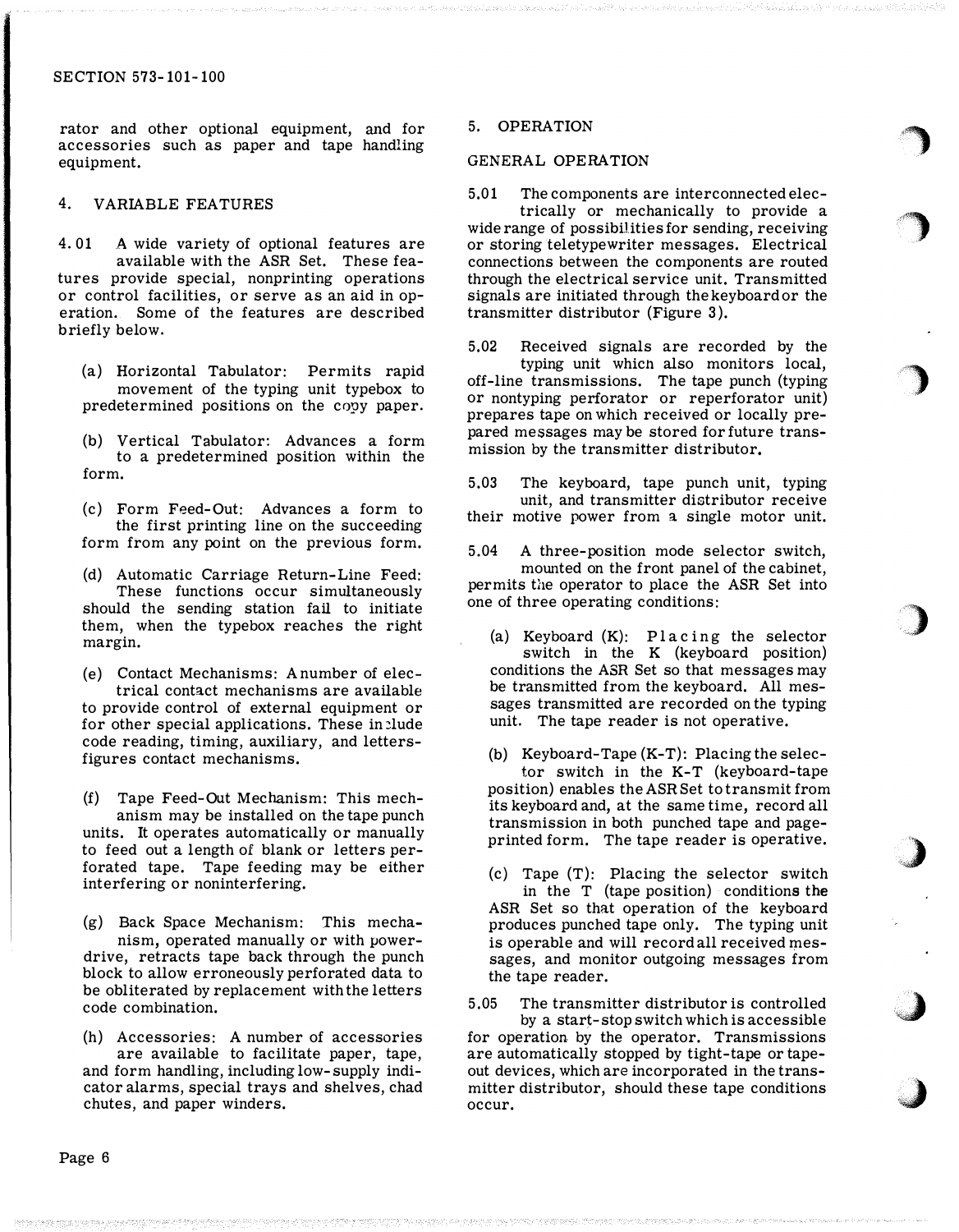



Figure 3 - Typical 28 ASR Set Components and Operating Modes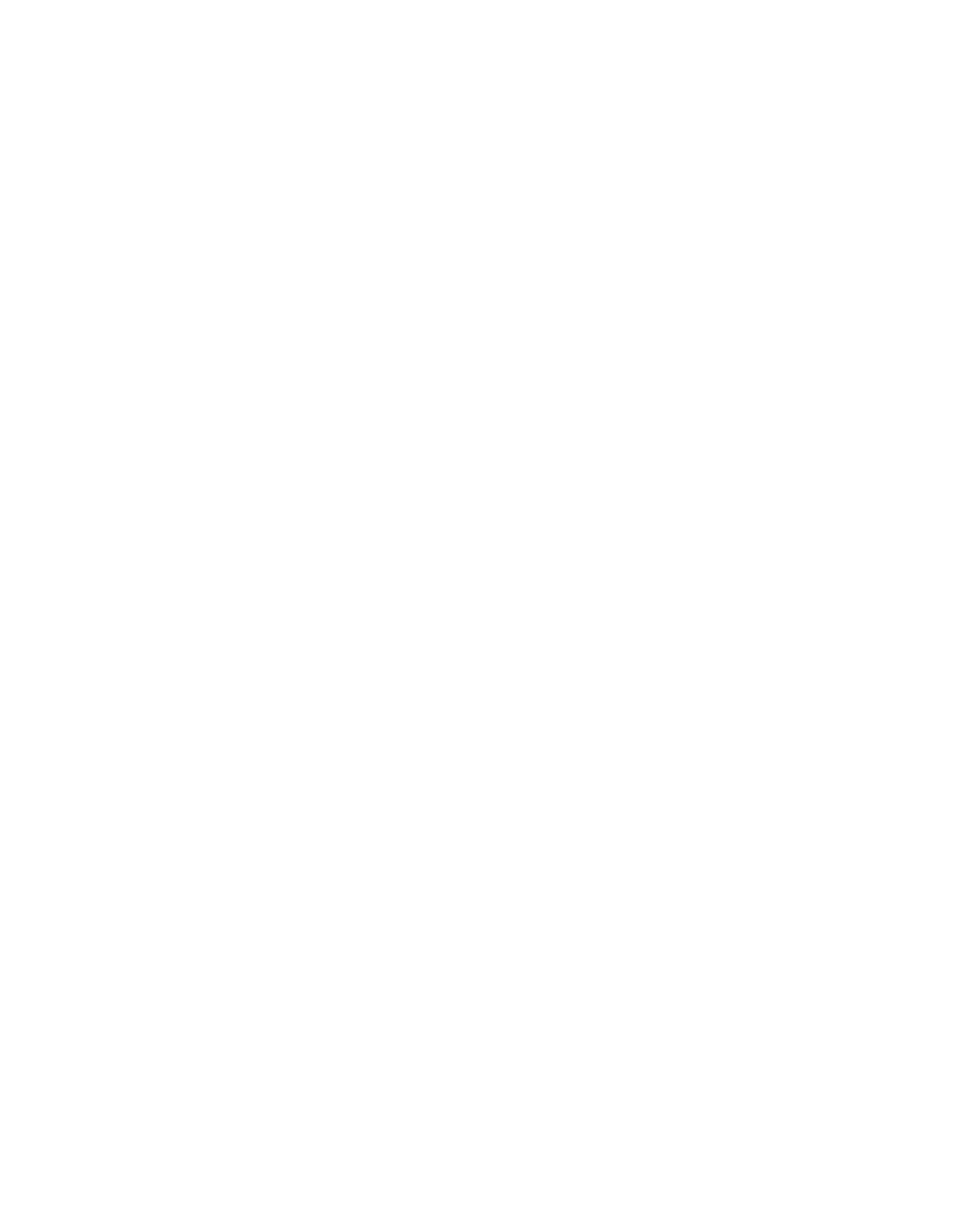5. 06 Control of the optional auxiliary typing reperforator is provided either by controls located on the accessory control panel on the front of the cabinet, or by controls located on the typing reperforator base and accessible through a cabinet access lid. The auxiliary typing reperforator is connected to a separate signal line circuit and may therefore receive and record messages simultaneously with but independent of other ASR Set operations.

### SELECTIVE CALLING

 $\epsilon$ 

 $\epsilon$ 

 $\big($ 

 $\big($ 

 $\big($ 

 $\big($ 

 $\overline{\mathbb{C}}$ 

5. 07 ASR Sets may be equipped to operate in a selective calling system. Selective calling operation is a method of message transmission control in which traffic is selectively directed only to those sets actually concerned with the information being transmitted. Each set in the circuit is assigned an identification code. The code may be made up of any character or sequence of characters. Recognition of this code, and other selective calling codes, is made by the stunt box in the typing unit of each set. The typing unit, upon recognition of the proper code, will be placed in the selectnonprint condition. When this occurs, direct printing is suppressed while the selector mechanism and the stunt box remain active. In this way, the typing unit monitors signal line conditions but does not respond, either to print or to perform a function, until it receives instruc-

# OPERATING SPEEDS

tions in the form of selective calling code sequences.

# 6. TECHNICAL DATA

## SIGNAL REQUIREMENTS

Code: Baudot (five level start-stop); sequential.

Input:

- $(1)$  Neutral Selector magnets directly connected to signal line, or through line relay.
- (2) Polar Line relay or selector magnet driver required.

Line Current: 20, 30, or 60 milliamperes.

### POWER REQUIREMENTS (TYPICAL)

Sets with Synchronous Motor Units - 115 v ac  $\pm 10\%$ , 60  $\pm$ .75% cycles, single phase.

Sets with Governed Motor Units

- (1) 115 v ac  $\pm 10\%$ , 50-60 cycles, single phase.
- (2) 115 v de with external resistance.

| Characters<br><sub>or</sub> | Per-Minute                |      | 460  | 428  | 404   | 400  | 390  | 368  |  |
|-----------------------------|---------------------------|------|------|------|-------|------|------|------|--|
| Operations                  | 10.0                      | 7.7  | 7.1  | 6.7  | 6,7   | 6.5  | 6.1  |      |  |
|                             | Unit Code                 |      |      | 7.00 | 7.42  | 7.50 | 7.00 | 7.42 |  |
| Bauds (Bits-per-second)     |                           | 74.2 | 56.9 |      | 50.00 | 45.5 |      |      |  |
|                             | Frequency (Cycles/Second) |      |      |      | 25.00 | 22.8 |      |      |  |
| Length                      | One Character             | 100  | 130  | 140  | 149   | 150  | 154  | 163  |  |
| in<br>Milliseconds          | Unit Pulse                | 13.5 | 17.6 | 20.0 | 20.0  | 20.0 | 22.0 | 22.0 |  |
|                             | Stop Pulse                | 19.1 | 24.9 | 20.0 | 28.5  | 30.0 | 22.0 | 31.2 |  |

## APPROXIMATE DIMENSIONS (INCHES)

| Height                                  | Width | Depth                                                    |  |  |  |  |  |  |  |
|-----------------------------------------|-------|----------------------------------------------------------|--|--|--|--|--|--|--|
| 39                                      | 36    | $18-1/2$ (less keyboard<br>which extends $4-1/2$ inches) |  |  |  |  |  |  |  |
| (See Figure 4 for dimensional details.) |       |                                                          |  |  |  |  |  |  |  |

## APPROXIMATE WEIGHT (POUNDS)

| Total Weight         | 260 |
|----------------------|-----|
| Shipping<br>Domestic | 530 |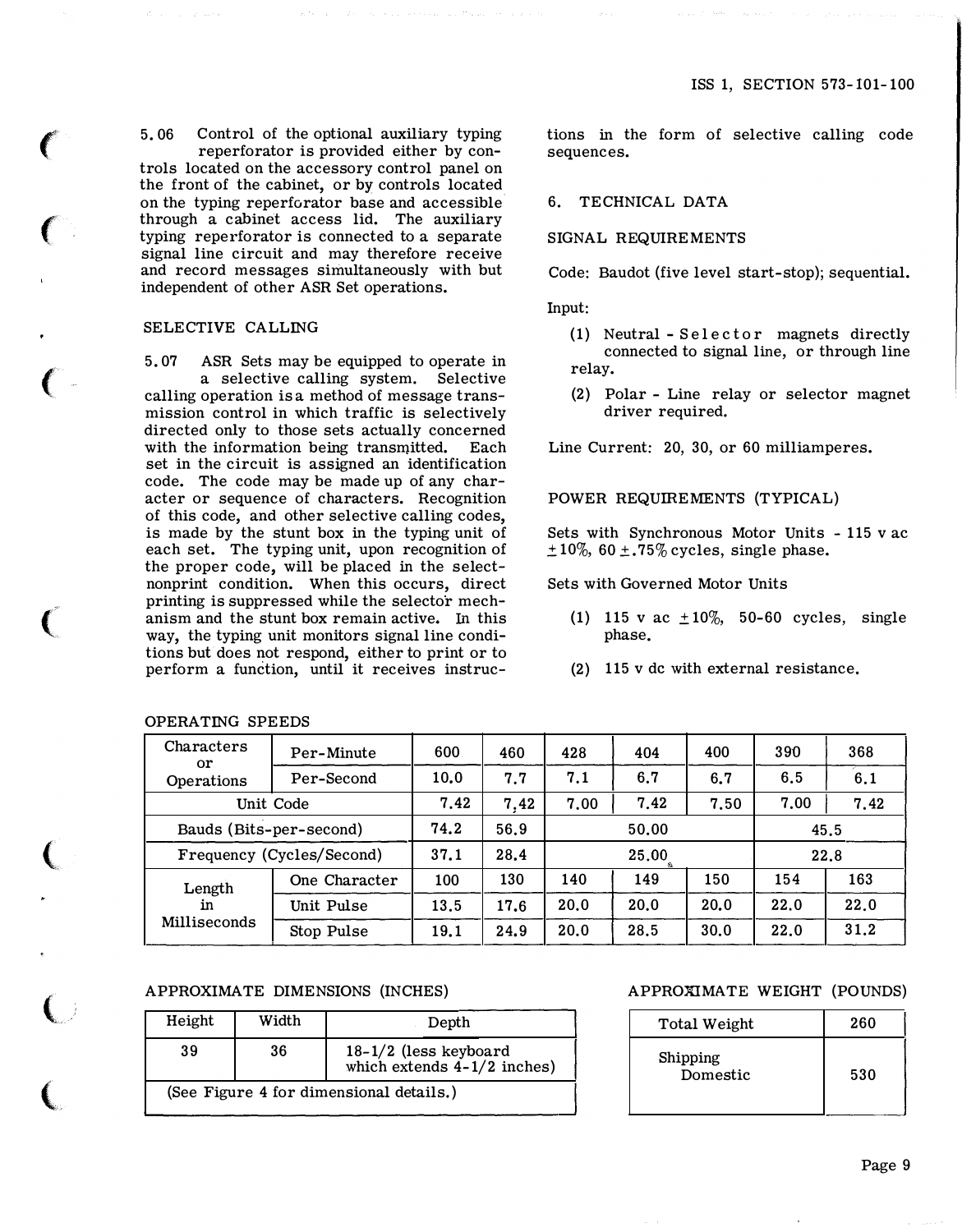# SECTION 573-101-100

# PRINTED CHARACTERS (TYPING UNIT)

Type Pallet Arrangements - Standard, Upper Case Arrangements Include:

- (1) Communications (punctuation symbols)
- (2) Fractions
- (3) Weather symbols

Individual pallets for upper and lower case characters are available separately for field installation.

''')

 $\sim$  $\cdot$   $\cdot$ 

)

)

)

.J

:j

Type Styles and Spacing (Typical)

| Style                                                     | Caps                                       | Character Height<br>Fraction             |                            | Horizontal Characters Per Inch<br>Single - SPACE - Double | Vertical Lines Per Inch<br>Single - FEED - Double |  |  |  |  |  |
|-----------------------------------------------------------|--------------------------------------------|------------------------------------------|----------------------------|-----------------------------------------------------------|---------------------------------------------------|--|--|--|--|--|
| Murray<br>Gothic<br>Gothic<br>Long Gothic<br>Large Gothic | .103''<br>.103"<br>.103"<br>.120"<br>.180" | .162"<br>none<br>.162"<br>.170"<br>.180" | 10<br>10<br>12<br>10<br>10 |                                                           |                                                   |  |  |  |  |  |

# PLATENS

| Physical Characteristics             | <b>Friction Feed</b>                               | Sprocket Feed                                                                 |  |  |  |  |  |
|--------------------------------------|----------------------------------------------------|-------------------------------------------------------------------------------|--|--|--|--|--|
| Construction                         | Rubber covered cylinder,<br>fixed to platen shaft. | Rubber covered cylinder,<br>free on platen shaft.                             |  |  |  |  |  |
| Length                               | $8 - 3/4"$                                         | Selected for desired form<br>width.                                           |  |  |  |  |  |
| Paper Width                          | Any width up to $8-1/2$ "                          | Minimum: $3-5/8$ "<br>Maximum: 9"                                             |  |  |  |  |  |
| Characters per line<br>(10 per inch) | Margin is adjustable from<br>1 to 85 characters    | Margin is adjustable from<br>1 to maximum number<br>indicated in chart below. |  |  |  |  |  |

# SPROCKET FEED PLATENS

| Form Width                                                                  | Maximum Characters*                                | Form Width                                                                       | Maximum Characters*                          |
|-----------------------------------------------------------------------------|----------------------------------------------------|----------------------------------------------------------------------------------|----------------------------------------------|
| in Inches                                                                   | Per Line                                           | in Inches                                                                        | Per Line                                     |
| 9<br>$8 - 1/2$<br>8<br>$7 - 1/2$<br>$\frac{6-1/2}{6-3/8}$<br>$6 - 1/4$<br>6 | 77<br>72<br>67<br>62<br>57<br>52<br>51<br>50<br>47 | $5 - 3/4$<br>$5 - 1/2$<br>5<br>$4 - 1/2$<br>$4 - 5/16$<br>$4 - 1/4$<br>$3 - 5/8$ | 44<br>42<br>37<br>32<br>30<br>29<br>27<br>23 |

\*Based on ten characters per inch with allowance of three characters for platen endplay.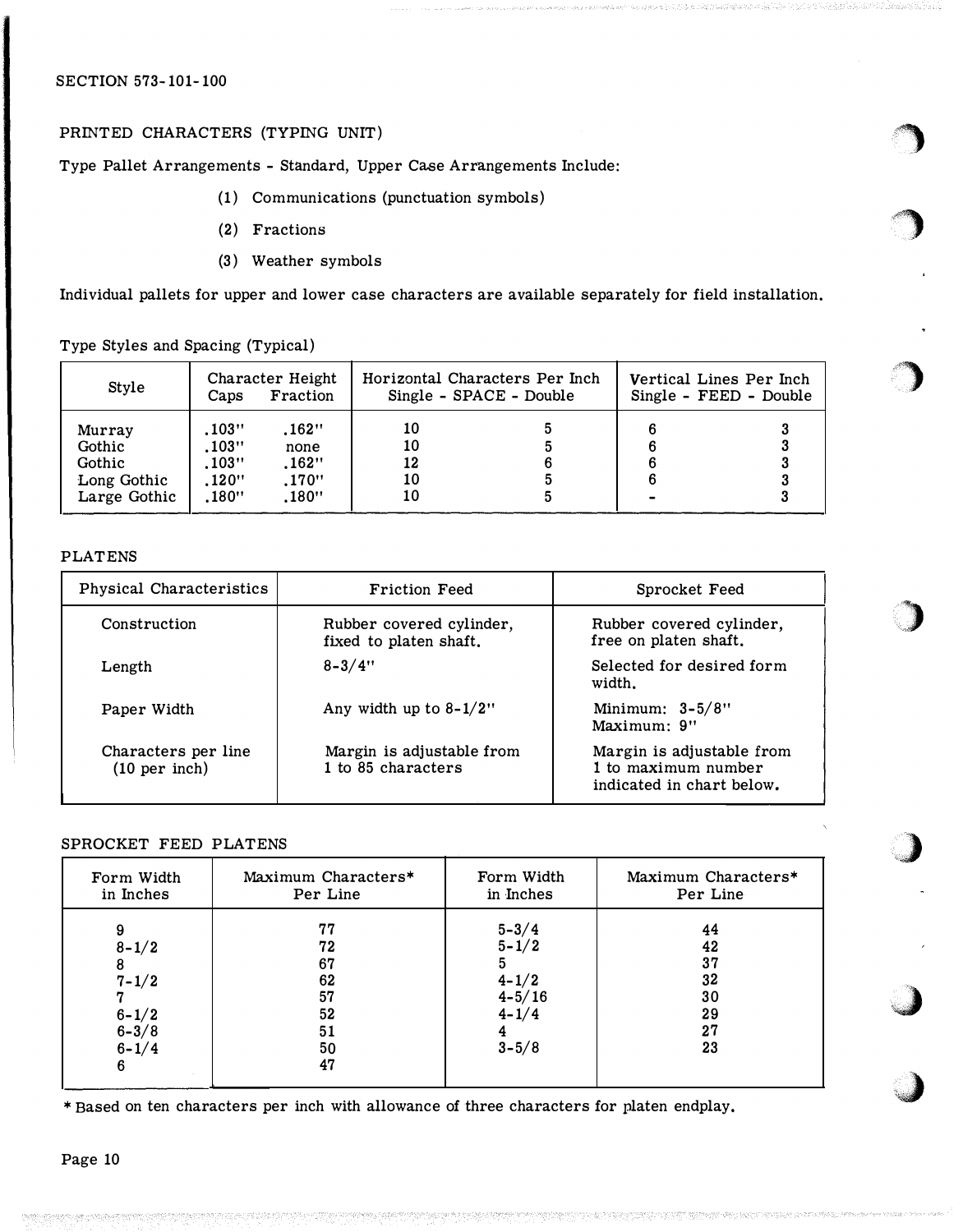## TYPING UNIT RIBBON

 $\left($ 

 $\left($ 

 $\mathbf C$ 

 $\mathbf{C}$ 

(

l

(,

| Style  Black record ribbon |  |  |  |  |  |  |  |  |  |  |  |  |  |
|----------------------------|--|--|--|--|--|--|--|--|--|--|--|--|--|
|                            |  |  |  |  |  |  |  |  |  |  |  |  |  |
|                            |  |  |  |  |  |  |  |  |  |  |  |  |  |
| Thickness 0.0055 inch      |  |  |  |  |  |  |  |  |  |  |  |  |  |

## TYPING UNIT PAPER (FRICTION FEED)

| Type $\ldots \ldots \ldots$ Standard yellow paper roll      |
|-------------------------------------------------------------|
| Outside diameter $4-1/2$ inch                               |
| Width 8.45 inch                                             |
|                                                             |
|                                                             |
| Core thickness. $\ldots$ . $\ldots$ . $\ldots$ . 0.125 inch |

# TAPE SPECIFICATIONS

Type ........... Standard communications Width ......•.............. 11/16 inch Code perforations. Chadless or fully perforated Characters or feed holes per inch. . . . . . . 10

# PRINTED CHARACTERS (TAPE)

Height ............Chadless, 0.120 inch; fully perforated, 0.100 inch Width .............. Chadless, 0.075 inch; fully perforated, 0.046 inch Location of Printing ..... Along upper edge of chadless perforated tape; between feed holes on fully perforated tape



Figure <sup>4</sup>- ASR Set Dimensions